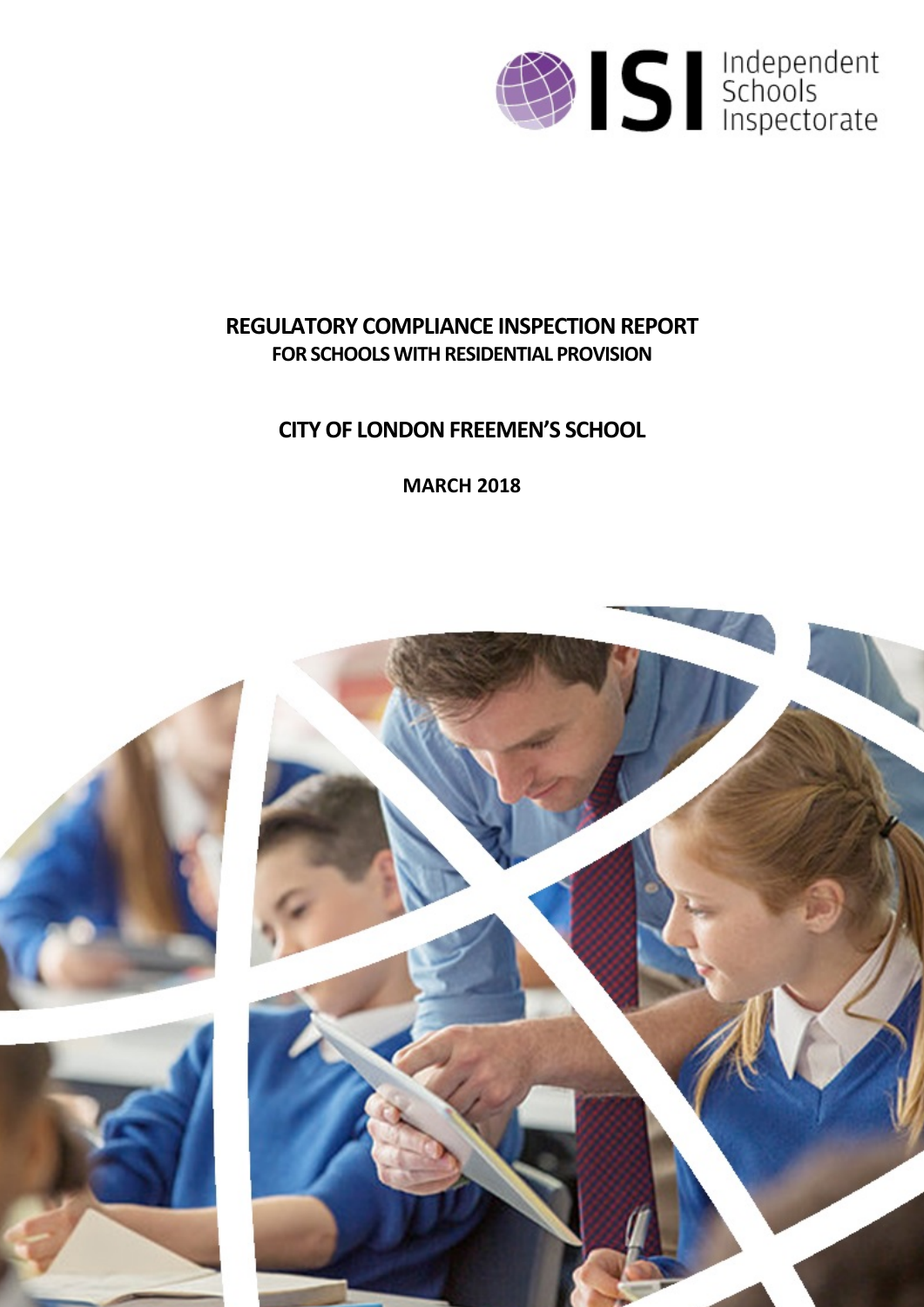**Contents** 2

# **CONTENTS**

|    | <b>SCHOOL'S DETAILS</b>                                              | 3              |
|----|----------------------------------------------------------------------|----------------|
| 1. | <b>BACKGROUND INFORMATION</b>                                        | 4              |
|    | <b>About the school</b>                                              | 4              |
|    | What the school seeks to do                                          | 4              |
|    | About the pupils                                                     | $\overline{a}$ |
| 2. | <b>REGULATORY COMPLIANCE INSPECTION</b>                              | 5              |
|    | Preface                                                              | 5              |
|    | <b>Key findings</b>                                                  | 6              |
|    | PART 1 - Quality of education provided                               | 6              |
|    | PART 2 - Spiritual, moral, social and cultural development of pupils | 6              |
|    | PART 3 – Welfare, health and safety of pupils                        | 6              |
|    | PART 4 - Suitability of staff, supply staff, and proprietors         | 6              |
|    | PART 5 - Premises of and accommodation at schools                    | 7              |
|    | <b>PART 6 - Provision of information</b>                             | 7              |
|    | PART 7 - Manner in which complaints are handled                      | 7              |
|    | PART 8 - Quality of leadership in and management of schools          | 7              |
| 3. | <b>INSPECTION EVIDENCE</b>                                           | 8              |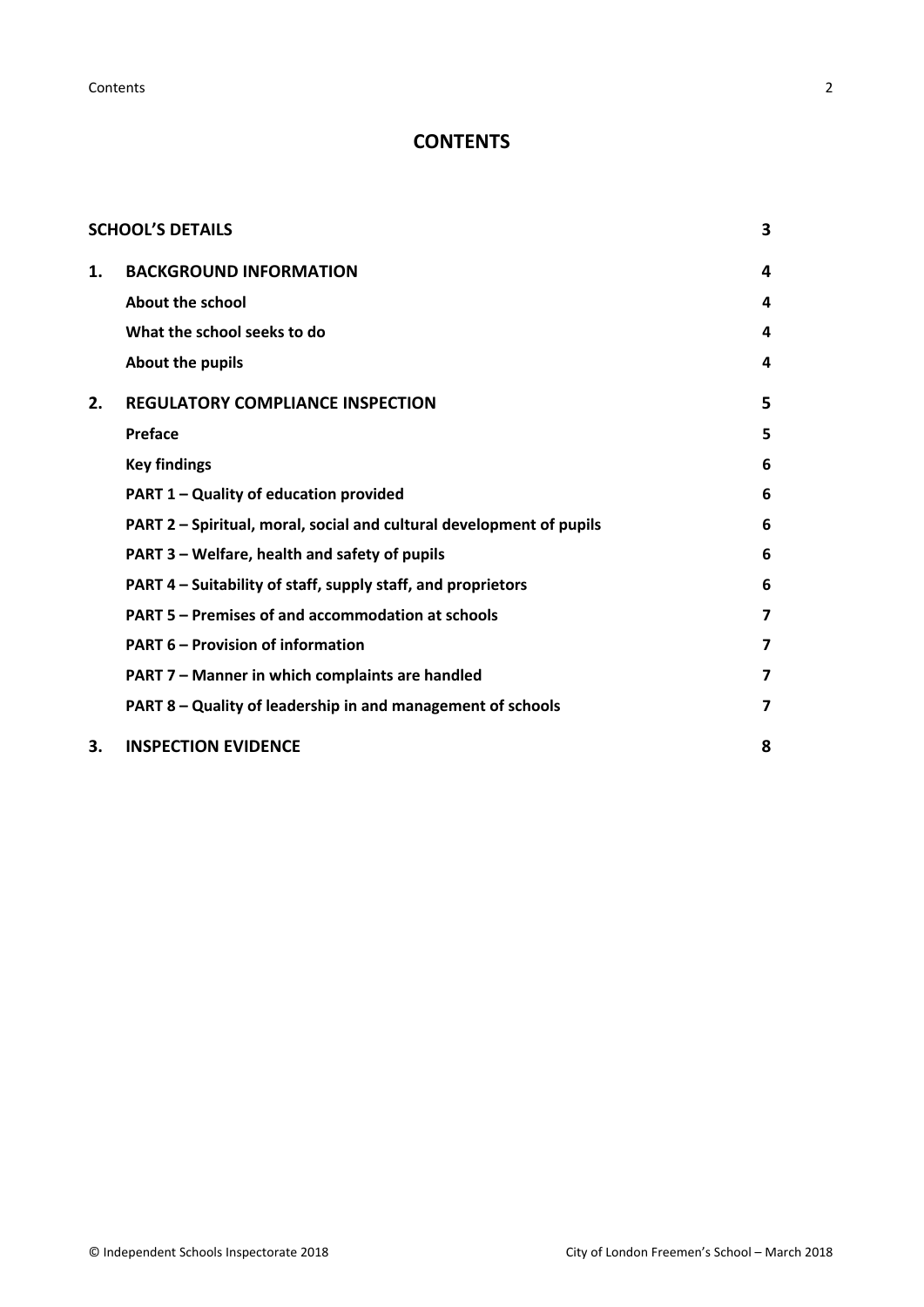# <span id="page-2-0"></span>**SCHOOL'S DETAILS**

| <b>School</b>             | City of London Freemen's School                             |     |                 |     |
|---------------------------|-------------------------------------------------------------|-----|-----------------|-----|
| <b>DfE</b> number         | 936/6061                                                    |     |                 |     |
| <b>Address</b>            | <b>Ashtead Park</b><br>Ashtead<br>Surrey<br><b>KT21 1ET</b> |     |                 |     |
| Telephone number          | 01372 277933                                                |     |                 |     |
| <b>Email address</b>      | HMoffice@freemens.org                                       |     |                 |     |
| <b>Headmaster</b>         | Mr Roland Martin                                            |     |                 |     |
| <b>Chair of governors</b> | Mr Roger Chadwick                                           |     |                 |     |
| Age range                 | 7 to 18                                                     |     |                 |     |
| Number of pupils on roll  | 911                                                         |     |                 |     |
|                           | <b>Boys</b>                                                 | 452 | <b>Girls</b>    | 459 |
|                           | Day pupils                                                  | 854 | <b>Boarders</b> | 57  |
|                           | <b>Juniors</b>                                              | 386 | <b>Seniors</b>  | 296 |
|                           | <b>Sixth Form</b>                                           | 229 |                 |     |
| <b>Inspection dates</b>   | 14 to 15 March 2018                                         |     |                 |     |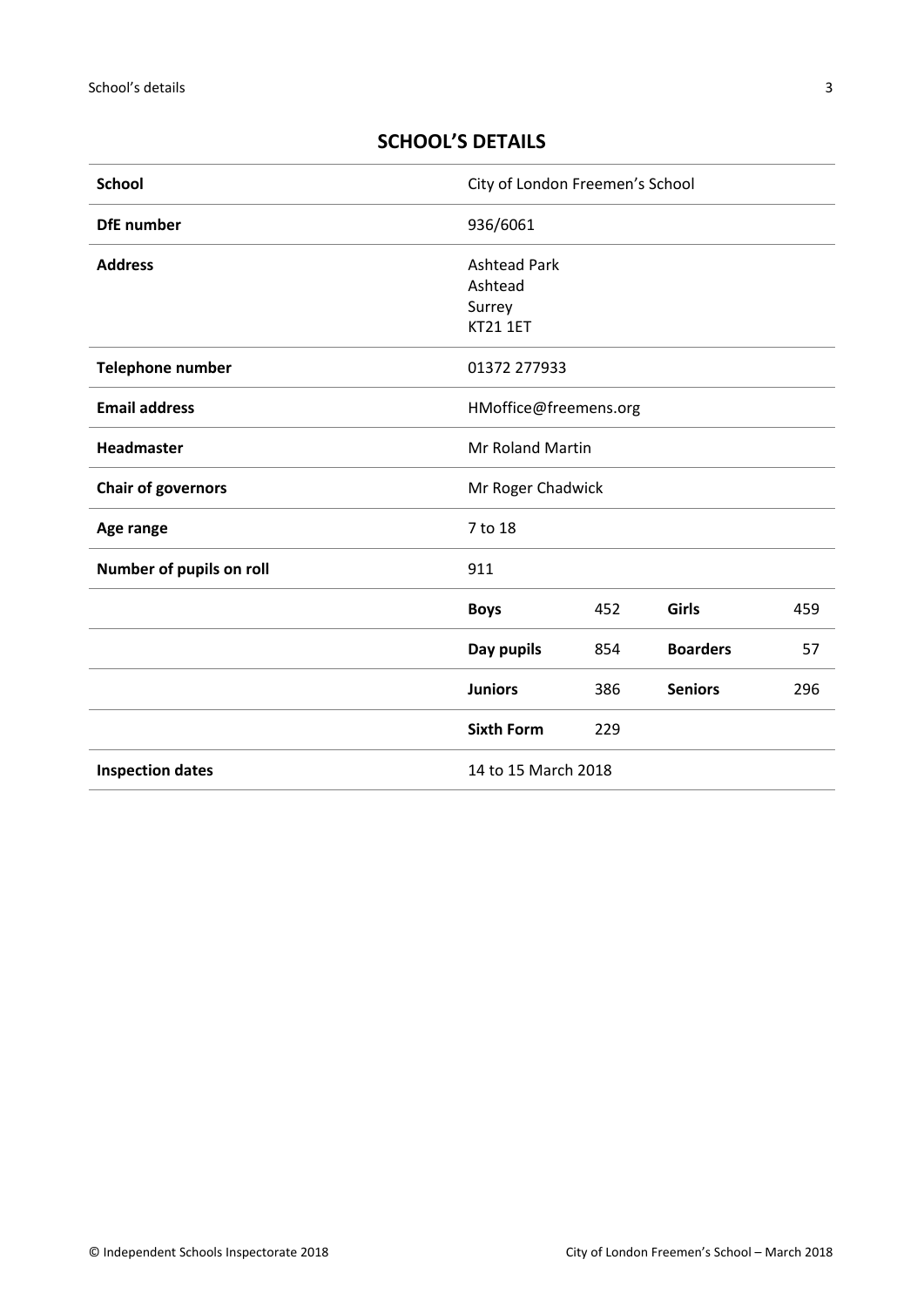# <span id="page-3-0"></span>**1. BACKGROUND INFORMATION**

### <span id="page-3-1"></span>**About the school**

- 1.1 City of London Freemen's School is a co-educational day and boarding school for pupils aged between 7 and 18. It was founded in 1854 to educate the orphans of Freemen of the City of London and moved to Ashtead in 1926. Since the previous inspection, there has been a new chair of governors, and the school has appointed a new headmaster and made a number of appointments to the senior leadership team.
- 1.2 The school is owned by the City of London Corporation which maintains strong links with the school and provides the majority of its governors.
- 1.3 The school is divided into a junior and senior school, each with its own building. Pupils transfer to the senior school at the beginning of Year 9. A purpose-built boarding house accommodates 57 senior school boarders.

## <span id="page-3-2"></span>**What the school seeks to do**

1.4 The school aimsto enable pupilsto learn, to lead and to make a difference by developing a community of learners where everyone is respected, trusted and supported. It seeks to provide opportunities for pupils to expand their horizons and to develop the personal qualities that will enable them to succeed in the next stage of their lives.

## <span id="page-3-3"></span>**About the pupils**

1.5 Pupils come largely from professional and business families in the surrounding area and the majority attend as day pupils. There are 57 boarders from a wide range of countries. Nationally standardised test data provided by the school indicate that the ability of the pupils is above average. The school has identified 81 pupils as having special educational needs and/or disabilities which include dyslexia and dyspraxia, 28 of whom receive additional specialist help. No pupils have an education, health and care plan or a statement of special educational needs. English is an additional language (EAL) for 63 pupils, whose needs are supported by specialist EAL lessons. The school offers a scholarship programme for its most academically able pupils.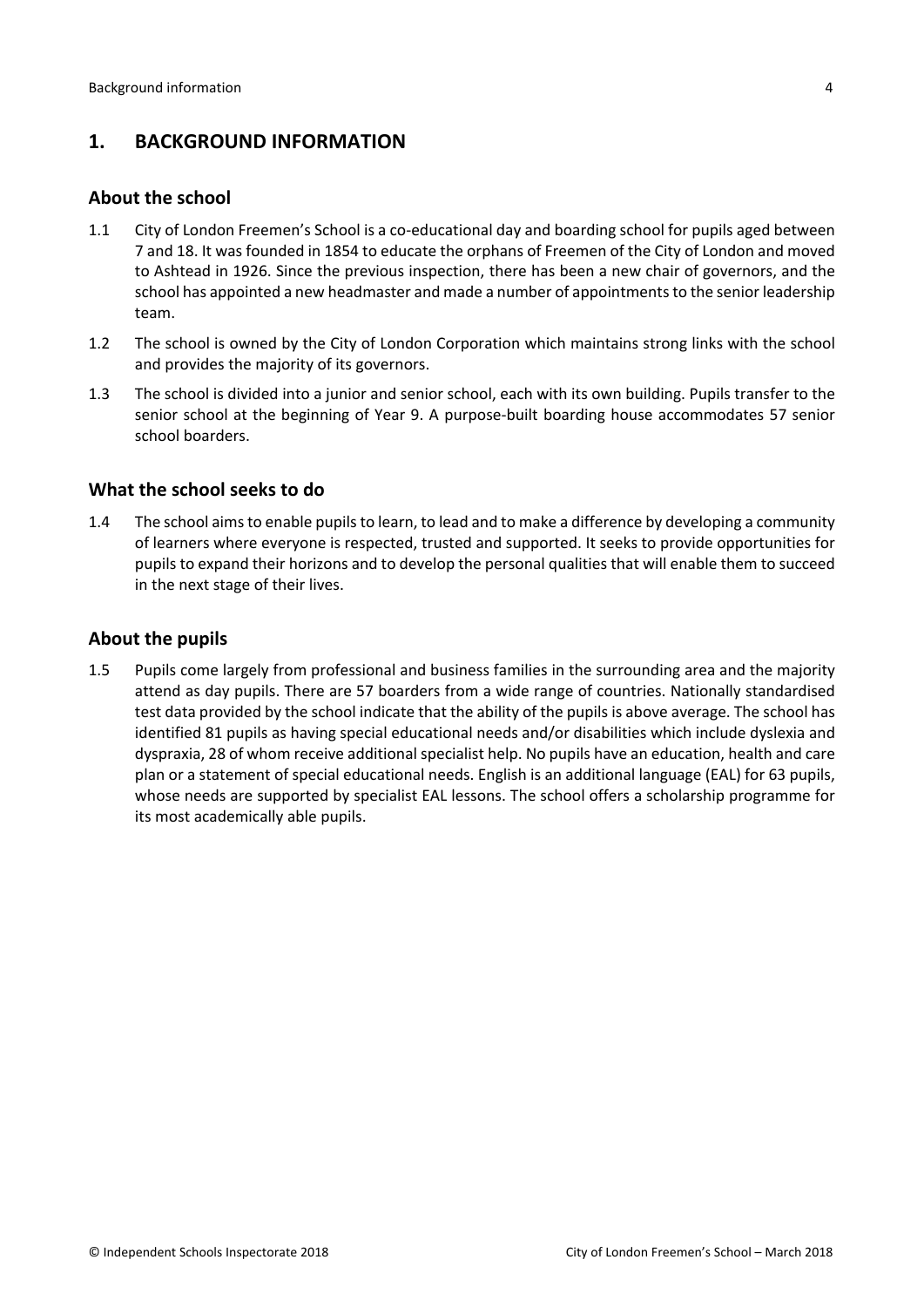# <span id="page-4-0"></span>**2. REGULATORY COMPLIANCE INSPECTION**

## <span id="page-4-1"></span>**Preface**

The registration authority for independent schools is the Department for Education (DfE), which directs inspection according to a specified frequency or at any time where the DfE has particular concerns about a school. The Independent Schools Inspectorate (ISI) is the body approved by the Secretary of State for the purpose of inspecting schools which are, or whose heads are, in membership of the associations which form the Independent Schools Council (ISC) and reporting on the extent to which they meet the Independent School Standards ('the standards') in the Schedule to the Education (Independent School Standards) Regulations 2014. Accordingly, inspection records whether the school meets each of these standards, which are arranged in eight Parts, each of which is divided into separate paragraphs. Additionally, the inspection reports on the school's accessibility plan under Schedule 10 of the Equality Act 2010 and the ban on corporal punishment under section 548 of the Education Act 1996. It comments on the progress made by the school in meeting the compliance action points set out in the school's most recent statutory inspection.

This inspection also contains specific judgements on the National Minimum Standards for Boarding Schools ('boarding NMS'). It also comments on the progress made by the school in meeting the compliance action points set out in the most recent statutory boarding inspection and it judges the extent to which the school currently meets the boarding NMS. It identifies any standards which the school does not meet and requires action to meet them. Findings are distributed across sections relating to the eight Parts of the standards.

All association independent schools will have an inspection within three yearsfrom April 2016, in accordance with the Framework and DfE requirements. The inspection may be of COMPLIANCE ONLY or a combined inspection of EDUCATIONAL QUALITY AND COMPLIANCE depending on a number of factors, including findings from their most recent inspection. Schools judged not to meet the standards, including the boarding NMS, may also be subject to a progress monitoring visit before their next routine inspection. The progress monitoring visit will judge whether the school has taken the necessary action to meet any un-met standards identified at their previous inspection.

The inspection was also carried out under the arrangements of the ISC Associations for the maintenance and improvement of the quality of their membership.

**This is a COMPLIANCE ONLY inspection and as such reports only on the school's compliance with the standards, including the boarding NMS.** The standards represent minimum requirements and judgements are given either as **met** or as **not met**. All schools are required to meet all the standards applicable to them. Where the minimum requirements are not met, this is clearly indicated in the relevant section of the report and the school is required to take the actions specified.

Inspections do not include matters that are outside of the regulatory framework described above, such as: an exhaustive health and safety audit; compliance with data protection requirements; an in-depth examination of the structural condition of the school, its services or other physical features; contractual arrangements with parents; an investigation of the financial viability of the school or its accounting procedures.

Inspectors may be aware of individual safeguarding concerns, allegations and complaints as part of the inspection process. Such matters will not usually be referred to specifically in published reports in this document but will have been considered by the team in reaching its judgements.

Links to the full regulations and requirements can be found here: The Education [\(Independent](http://www.legislation.gov.uk/uksi/2014/3283/contents/made) School Standards) [Regulations](http://www.legislation.gov.uk/uksi/2014/3283/contents/made) 2014, National Minimum [Standards](https://www.gov.uk/government/uploads/system/uploads/attachment_data/file/416186/20150319_nms_bs_standards.pdf) for Boarding Schools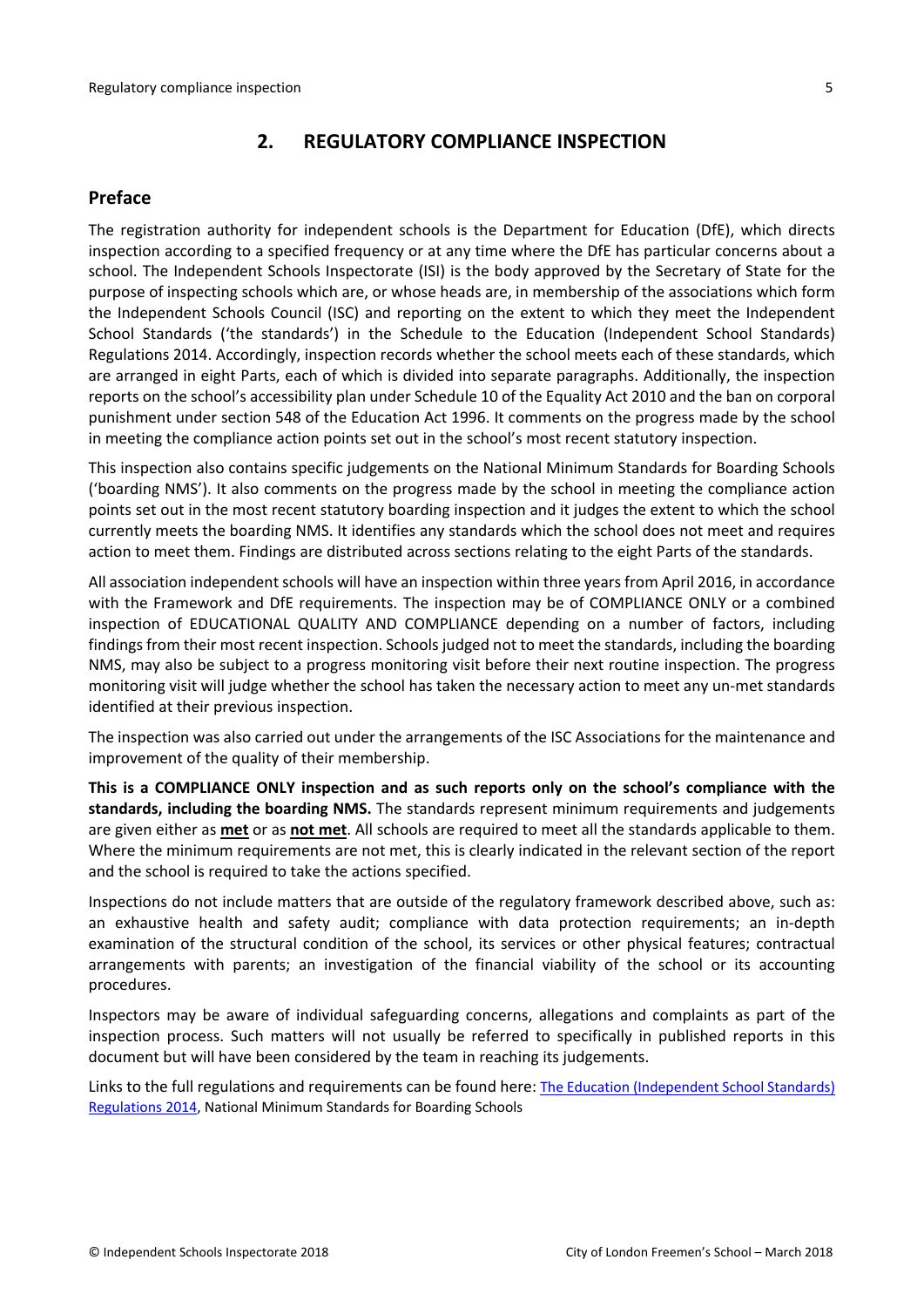## <span id="page-5-0"></span>**Key findings**

2.1 The school meets the standards in the schedule to the Education (Independent School Standards) Regulations 2014, the National Minimum Standards for Boarding Schools 2015 and associated requirements, and no further action is required as a result of this inspection.

## <span id="page-5-1"></span>**PART 1 – Quality of education provided**

- 2.2 In the junior school, the school uses its own framework to determine attainment, instead of the national framework.
- 2.3 At GCSE in the years 2014 to 2016, performance has been well above the national average for maintained schools.
- 2.4 In the sixth form, A-level results in the years 2014 to 2016 have been well above the national average for sixth formers in maintained schools.
- 2.5 The curriculum is documented, supported by appropriate plans and schemes of work for the pupils and covers the required breadth of material. The teaching enables pupils to make good progress, encompasses effective behaviour management and is supported by suitable resources. A suitable framework for the assessment of pupils' performance is in place.
- **2.6 The standards relating to the quality of education [paragraphs 1–4] are met.**

## <span id="page-5-2"></span>**PART 2 – Spiritual, moral, social and cultural development of pupils**

- 2.7 Principles and values are actively promoted which facilitate the personal development of pupils as responsible, tolerant, law-abiding citizens. Boarders' views are actively encouraged and their opinions and concerns are appropriately considered by staff. Any prefect system operating in the school is suitably managed.
- **2.8 The standard relating to spiritual, moral, social and cultural development [paragraph 5] and NMS 17 and 19 are met.**

## <span id="page-5-3"></span>**PART 3 – Welfare, health and safety of pupils**

- 2.9 Arrangements are made to safeguard and promote the welfare of pupils by meansthat pay due regard to current statutory guidance; good behaviour is promoted; bullying is prevented so far as reasonably practicable; health and safety requirements are met, including those relating to fire safety; provision is made for first aid. Pupils are properly supervised; admission and attendance registers are maintained, as required, and there is a strategic approach to risk assessment. A disability access plan is in place.
- 2.10 An appropriate induction process for pupils new to boarding is implemented, and suitable provision is made for boarders' medical and health care, their food and drink and for managing boarders' laundry and possessions. Boarders have suitable contact with friends and family and access to a programme of activities. Boarding staff are appropriately trained and deployed.
- <span id="page-5-4"></span>**2.11 The standardsrelating to welfare, health and safety [paragraphs 6–16], the requirement of Schedule 10 of the Equality Act 2010, the ban on corporal punishment under section 548 of the Education Act 1996, and NMS 2–4, 6–12, 15 and 16 are met.**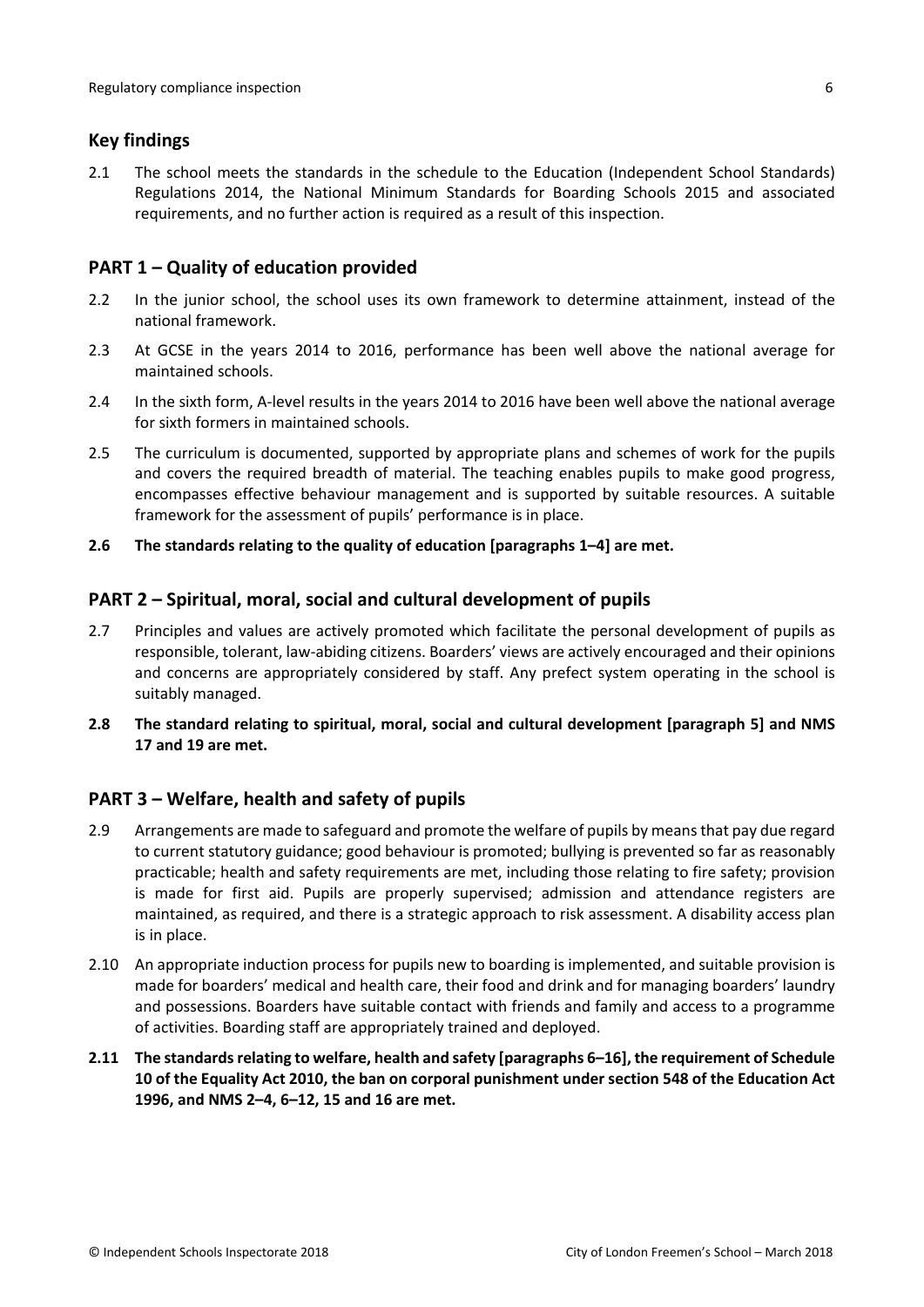## **PART 4 – Suitability of staff, supply staff, and proprietors**

- 2.12 The school makes appropriate checks to ensure the suitability of staff and proprietors and a register is kept as required. Visitors to boarding accommodation are appropriately supervised.
- **2.13 The standards relating to the suitability of those in contact with pupils at the school [paragraphs 17–21] and NMS 14 are met.**

### <span id="page-6-0"></span>**PART 5 – Premises of and accommodation at schools**

2.14 Suitable toilet, changing and showering facilities for pupils and appropriate accommodation for their medical and therapy needs are provided. The premises are maintained to a standard commensurate with health and safety; acoustics and lighting are appropriate; water provision is adequate. Suitable outdoor space is provided for physical education and outdoor play. Boarding accommodation is adequate for the needs of all boarders, and safeguards and promotes their welfare.

#### **2.15 The standardsrelating to the premises and accommodation [paragraphs 22–31] and NMS 5 are met.**

### <span id="page-6-1"></span>**PART 6 – Provision of information**

- 2.16 A range of information is variously published, provided or made available to parents, inspectors and the Department for Education. These include details about the proprietor, the ethos of the school and the curriculum, and of the school's arrangements for admission, behaviour and exclusions, bullying, health and safety, first aid, details of the complaints procedure, and the number of complaints registered under the formal procedure during the preceding school year, and the provision for those with education, health and care plans or English as an additional language. They also include particulars of the school's academic performance during the preceding school year, and its results in public examinations, inspection reports and (for parents only) a report at least annually of their own child's progress. The safeguarding policy is posted on the school's website. A suitable statement of boarding principles and practice is published by the school.
- **2.17 The standards relating to the provision of information [paragraph 32] and statement of boarding principles [NMS 1] are met.**

#### <span id="page-6-2"></span>**PART 7 – Manner in which complaints are handled**

- 2.18 Parental complaints, if any, are handled effectively through a three-stage process, (informal, formal and a hearing before a panel of three, one of whom is independent of the school). Each stage has clear time scales, and at the third stage the panel can make findings and recommendations which are communicated to the complainant. Records are kept appropriately, including of any action taken, whether or not a complaint is successful, and identifying those relating to the boarding provision.
- **2.19 The standard relating to the handling of complaints [paragraph 33] and NMS 18 are met.**

#### <span id="page-6-3"></span>**PART 8 – Quality of leadership in and management of schools**

2.20 The proprietor ensures that the leadership and management demonstrate good skills and knowledge, and fulfil their responsibilities effectively, so that the other standards are consistently met and they actively promote the well-being of the pupils. Appropriate leadership and management of boarding ensure that the required policies and records are maintained and effectively monitored.

### **2.21 The standard relating to leadership and management of the school [paragraph 34] and NMS 13 are met.**